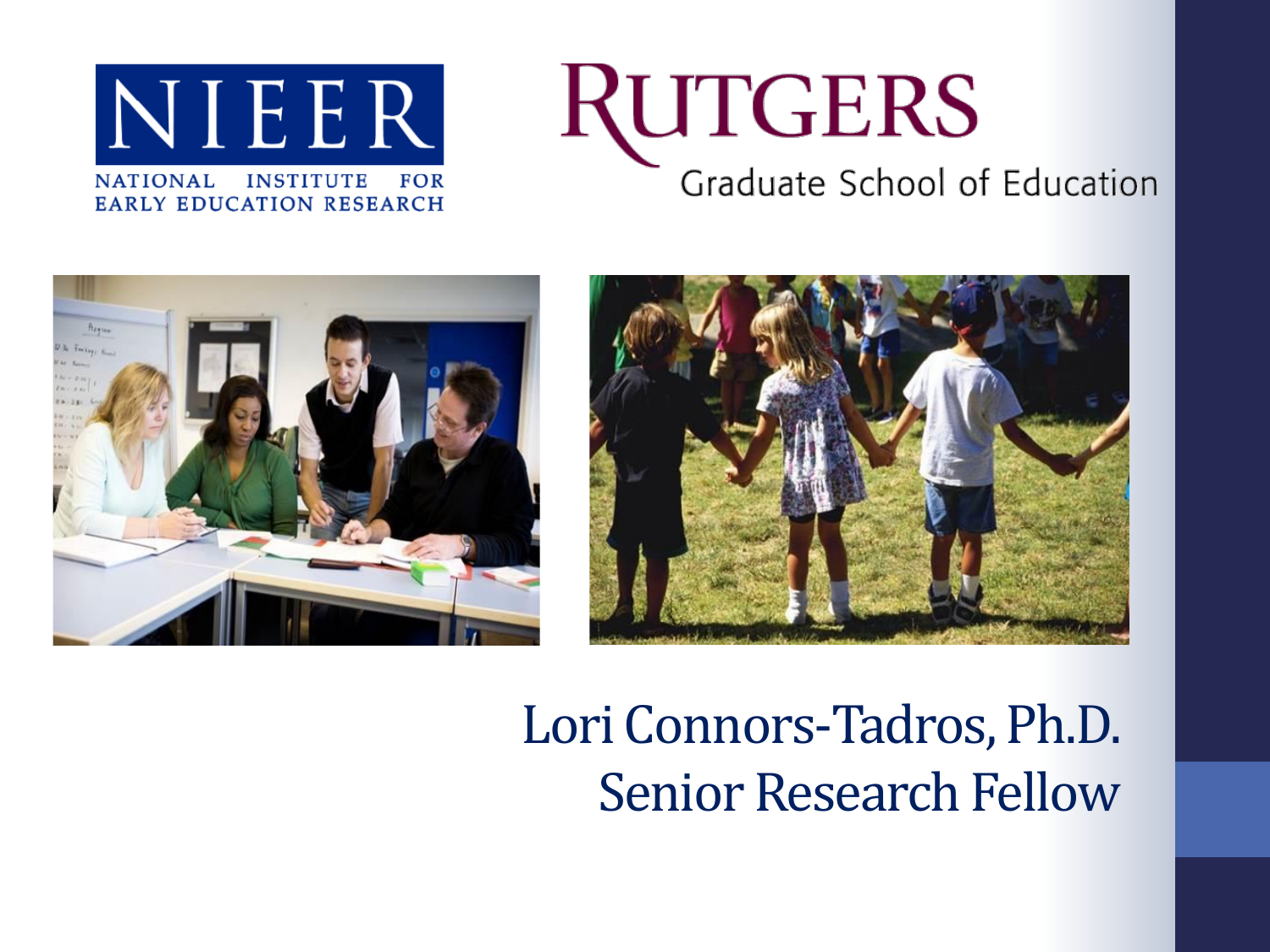

### Best Practices in Early Learning Governance

Today we will:

- Share the key takeaways/lessons learned from a recent study of Effective State Offices of Early Learning
- Discuss the implications for the early learning workforceat all levels, from state agency staff to the classroom
- Offer perspectives on a strong state agency- legislature partnership to achieve goals the state sets for children
- Discuss your state's experiences and your questions
- Share additional information and resources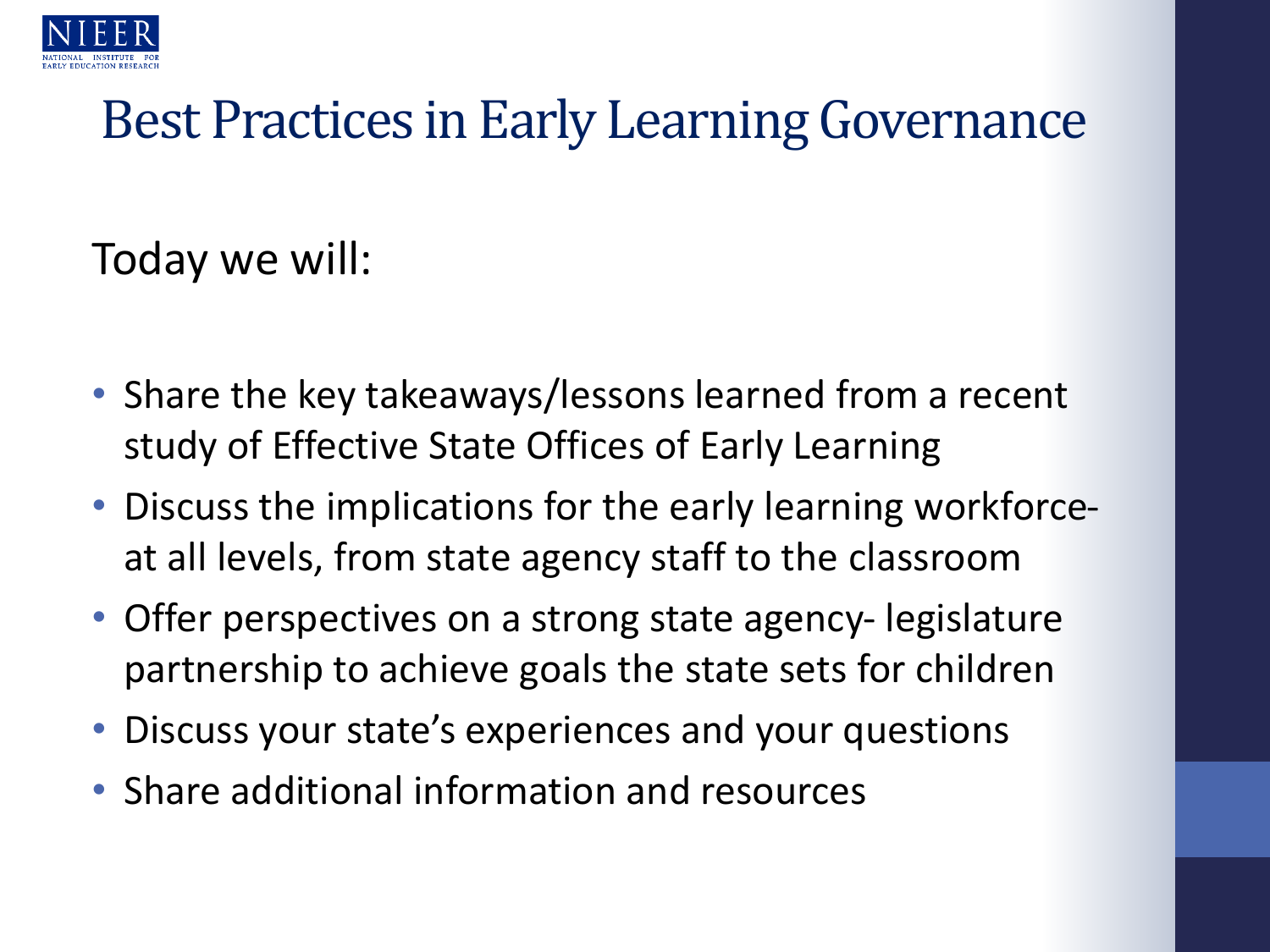

#### Effective State Offices of Early Learning: A Case Study in Four States

**Why:** State agencies (and their staff) administer more than \$40 billion dollars in federal funding, not including recent ARP funds, plus more than \$8 billion in state funding, to provide services to young children, birth through age 5. State Offices of Early Learning (SOELs) are responsible for setting policy, distributing funding, and ensuring accountability for these funds.

**Who:** We studied 4 states- Alabama, Michigan, New Jersey and West Virginia. These states were selected based on indicators of effectiveness and quality early childhood programs.

**What:** We conducted site visits to each state, and held over 15 interviews in each state with key state agency leaders, philanthropic and advocacy partners, and other stakeholders. We examined reports and data on the programs these states administered.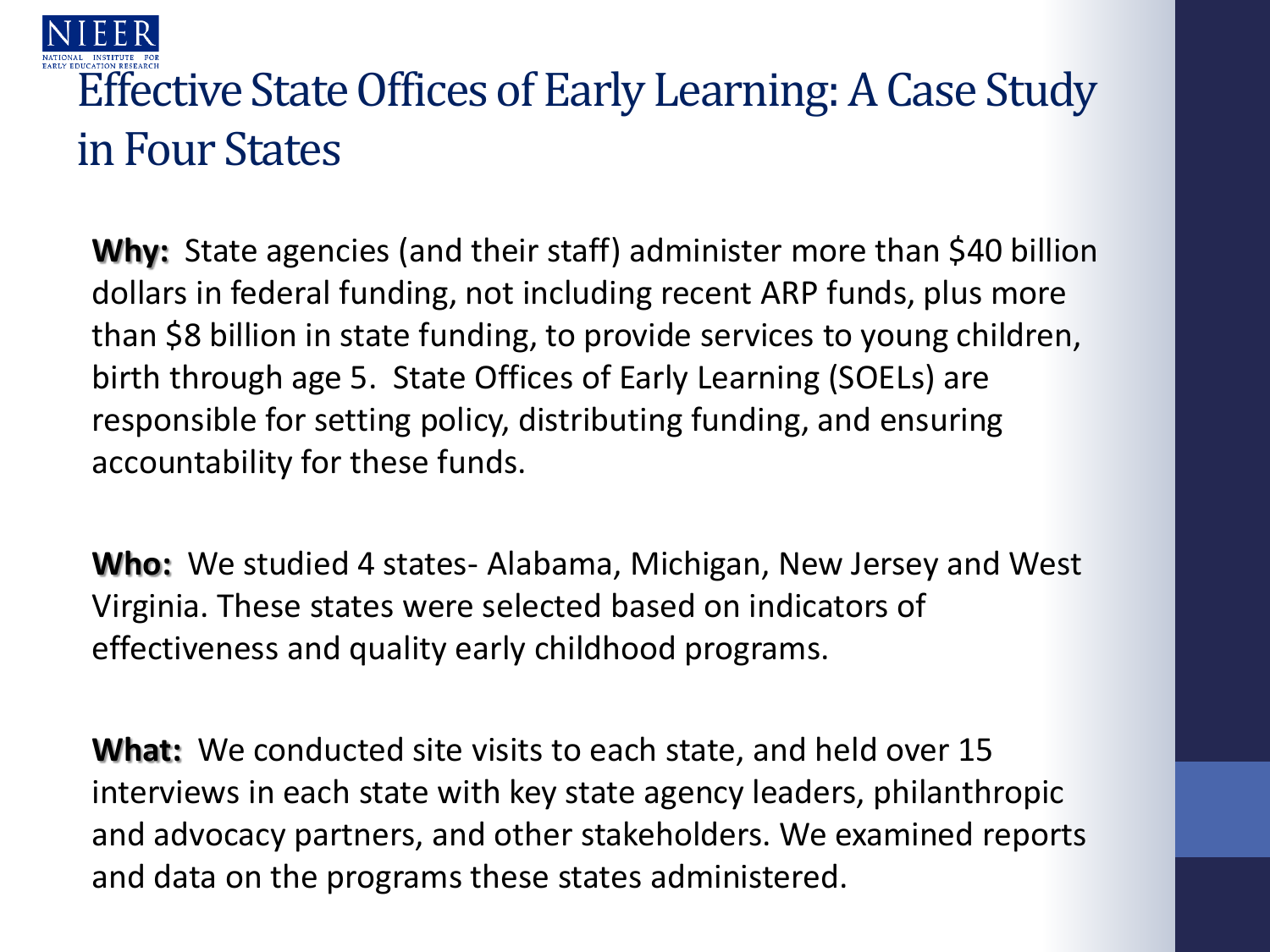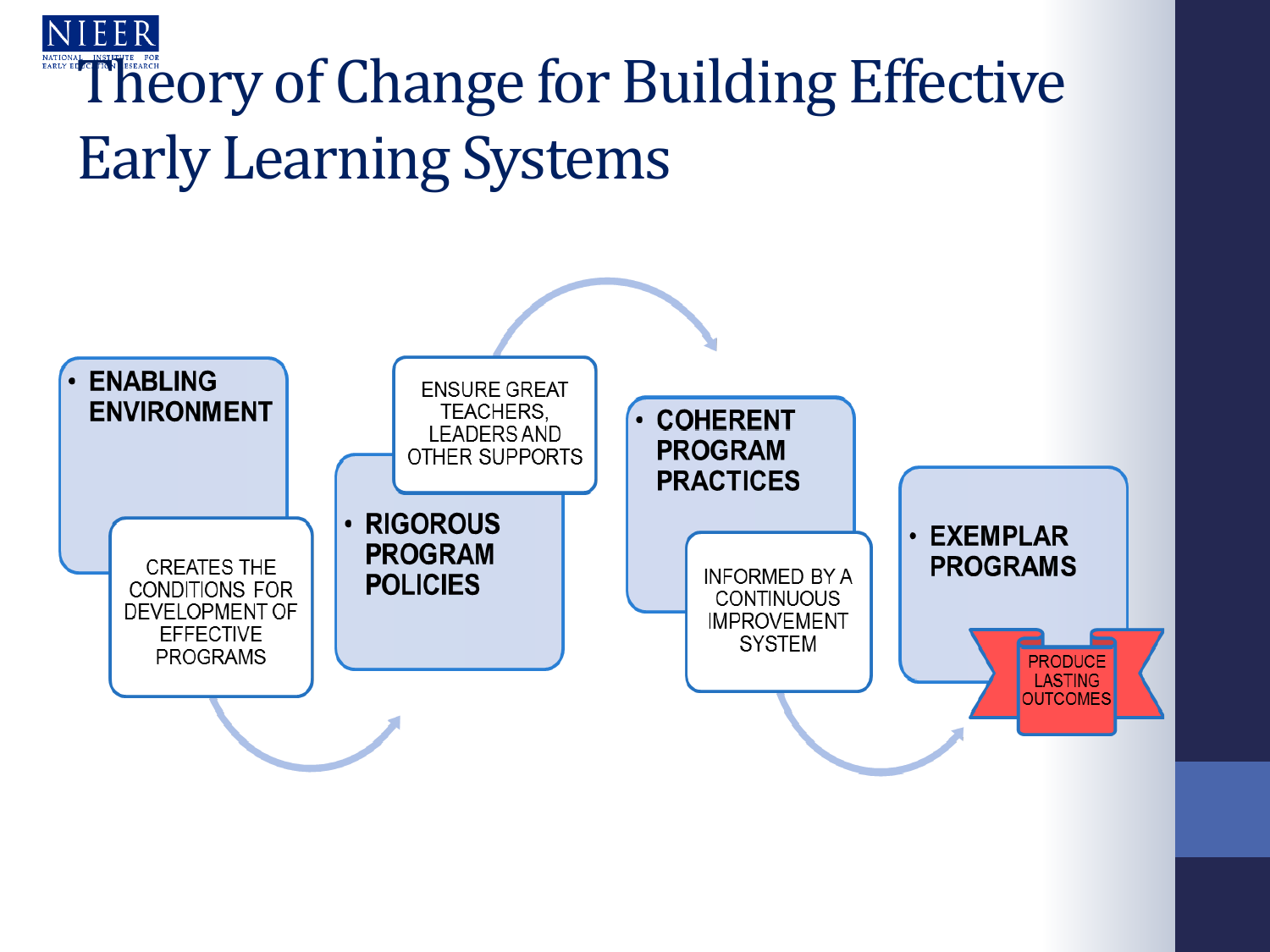About the 4 states- all had high quality PreK, but varied on governance

- *AL's Department of Early Childhood Education* (DECE), the only separate state agency in our study.
- *MI's Office of Great Start (OGS)* in the Michigan Department of Education (MDE) was the only SOEL we studied with responsibility for all major programs, including state funded pre-K, child care, early childhood special education and early intervention, Head Start, and family engagement.
- *NJ's Division of Early Childhood Education (DECE)* was established in response to the court-ordered Abbott Preschool program.
- *WV's Early and Elementary Learning Services (EELS)* is distinctive for including the entire pre-K through fifth grade (P–5) continuum in its SOEL and offering universal access to preschool for 4-year- olds.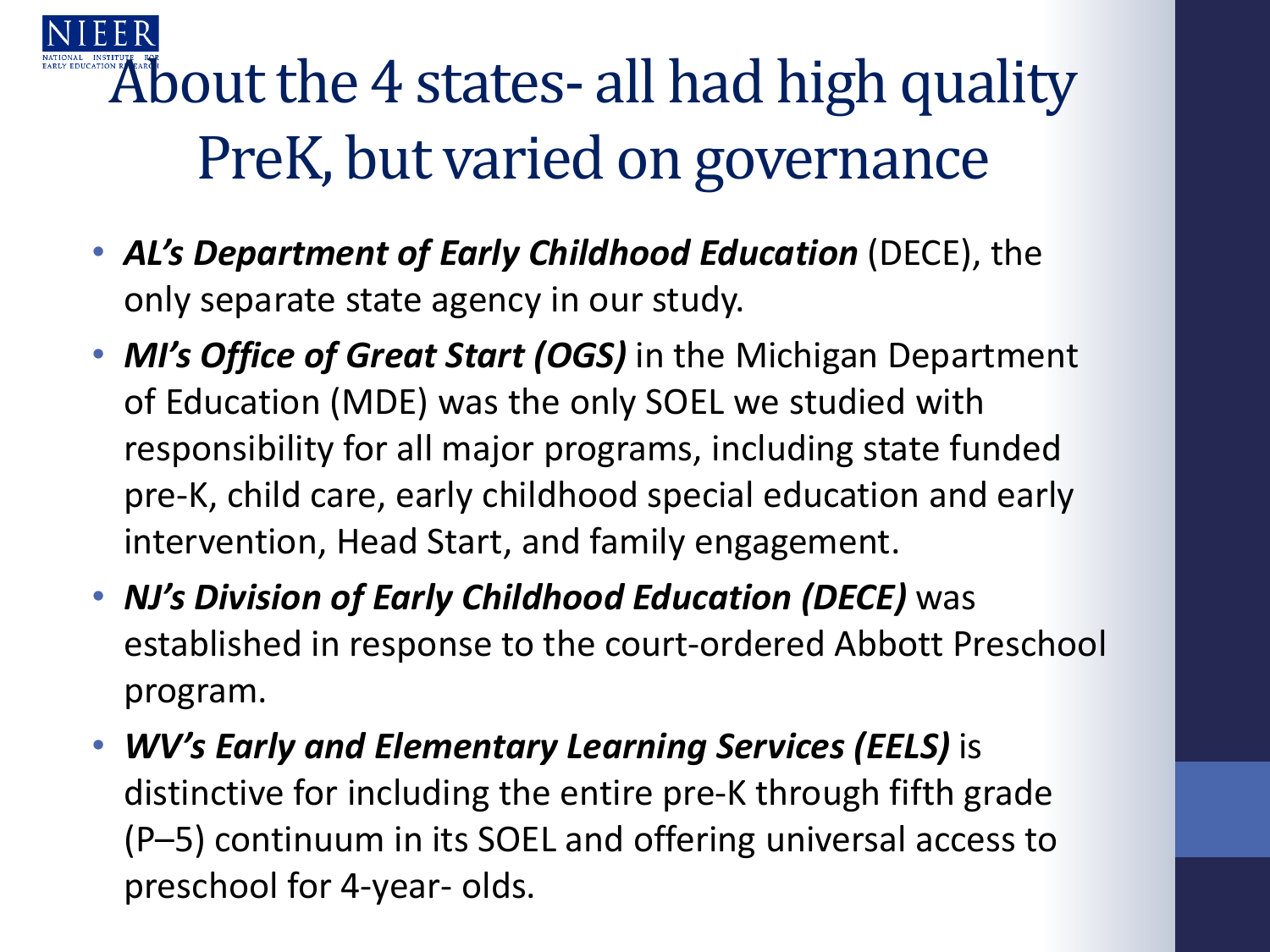

# Research Question: *Regardless of governing body*…

What are the structural characteristics, organizational competencies, and programmatic functions of effective SOELs?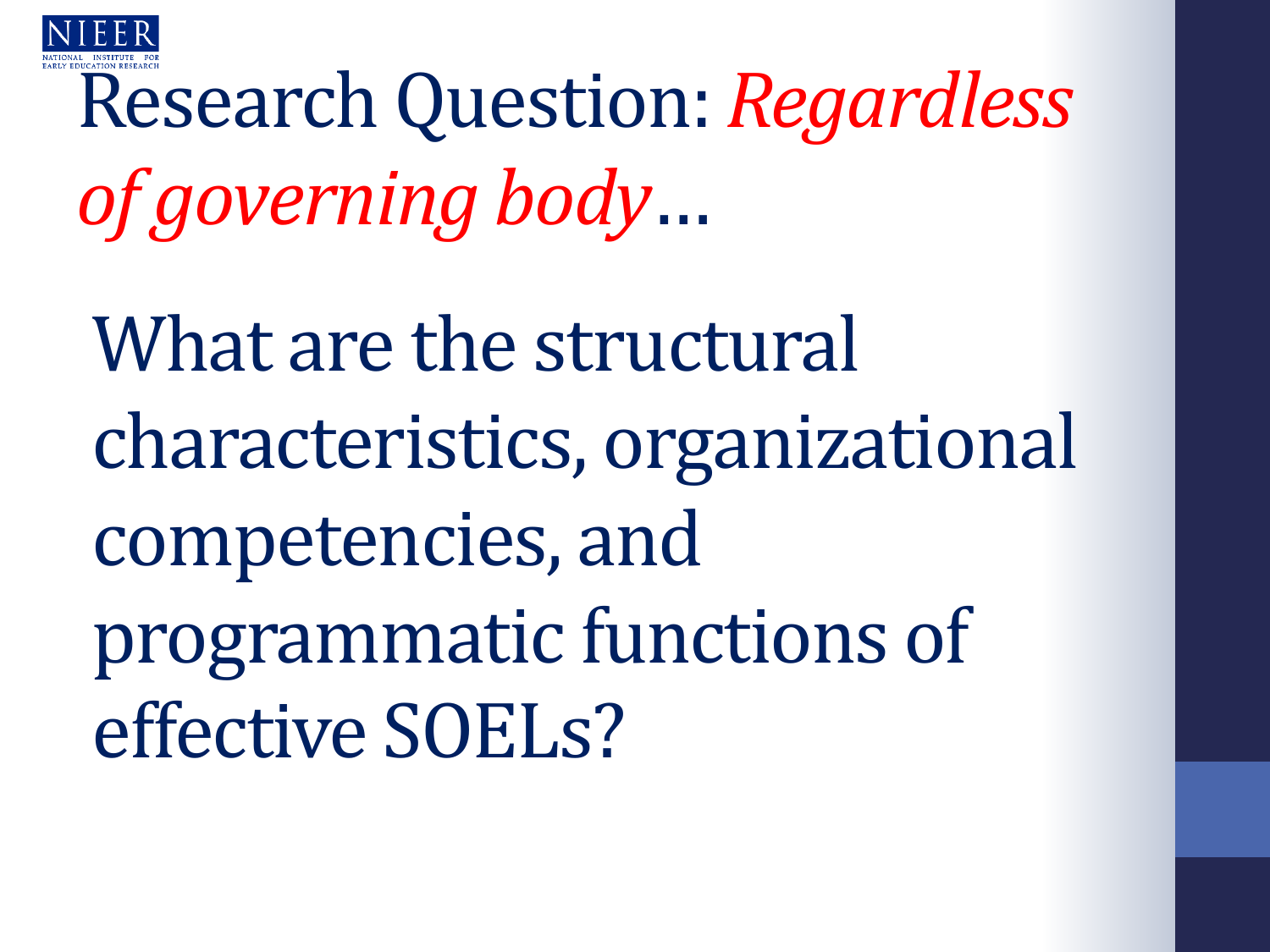

### 6 Functions of an Effective SOEL

- **Promote Program Quality**
- •**Guide Instructional Quality**
- **Support Educator Competence**
- •**Use Research and Data**
- **Strengthen the Continuum of Learning**
- **Efficiently Manage Public Resources**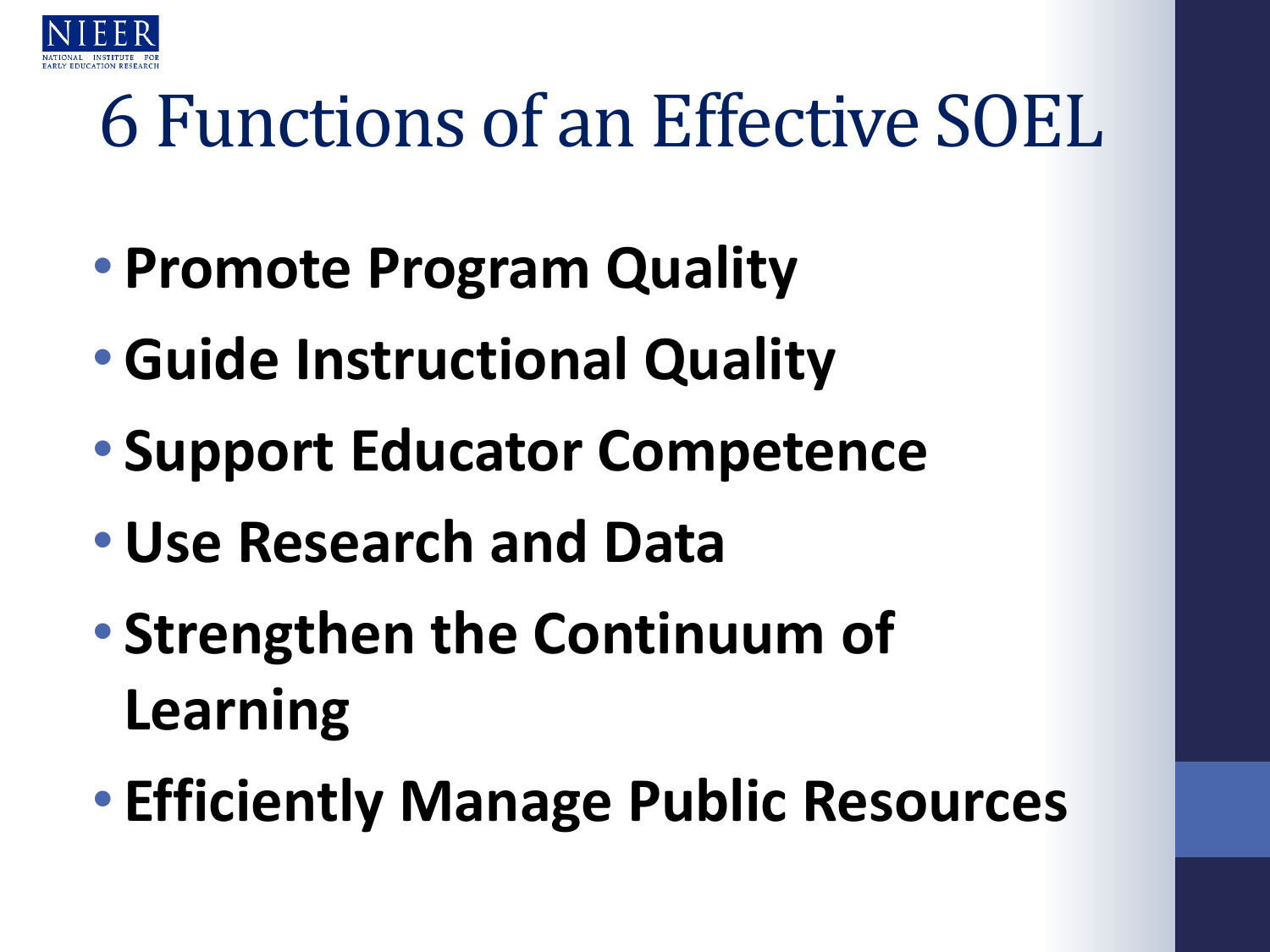

# Key Takeaways: Organizational Structure

#### • **Lesson #1:**

Emphasize an SOEL governance structure that provides sufficient authority.

• **Lesson #2**: Focus on the horizontal and vertical aspects of child well-being and early childhood education.

- **Lesson #3:** Identify a set of priorities, with quality at the core, and pursue them relentlessly.
- **Lesson #4:** Regularly assess whether SOEL performance is meeting its goals.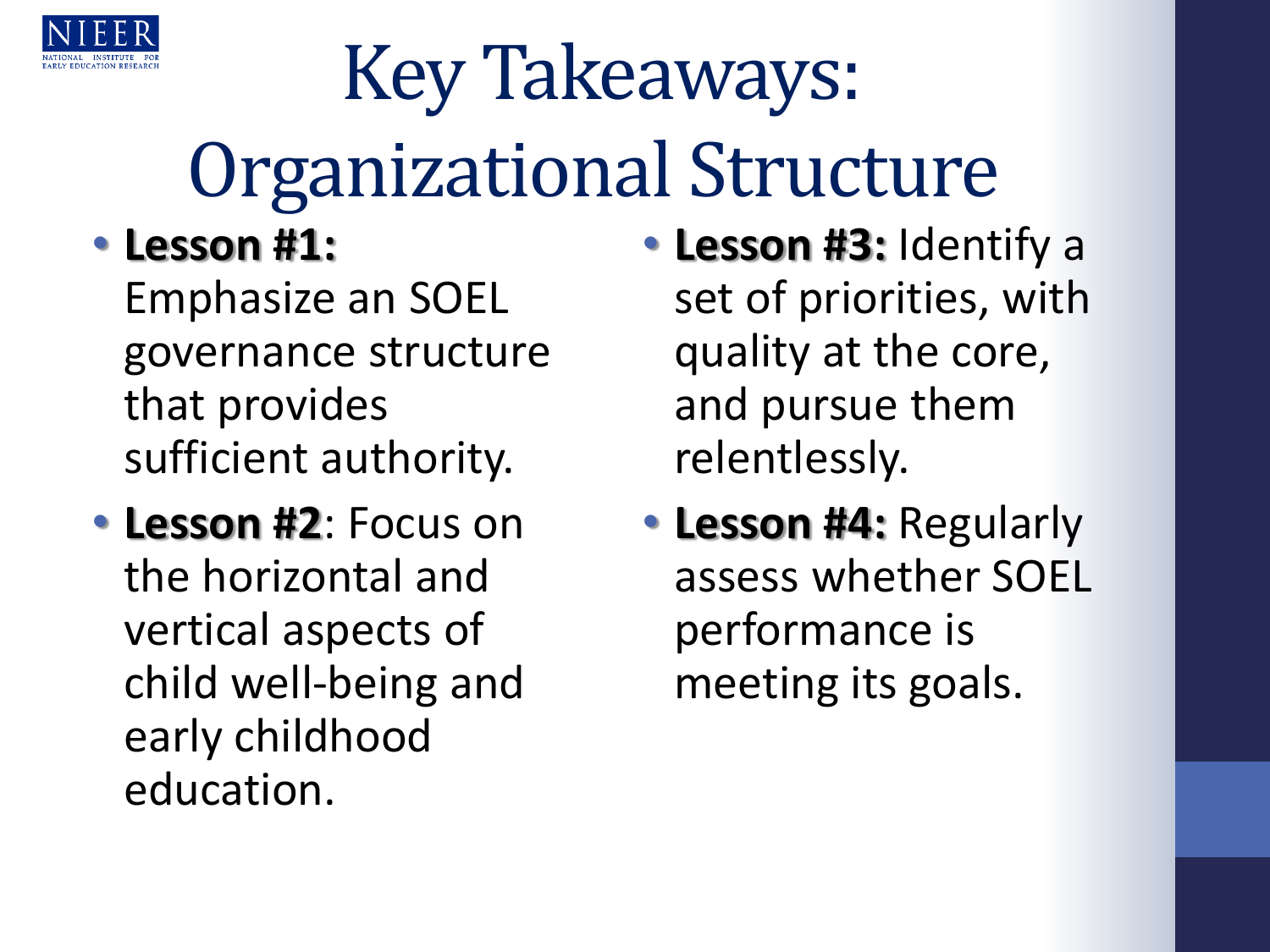

## Organizational Capacity

- **Lesson #5:** Create a data culture that improves decisionmaking and influences funding.
- **Lesson #6:** Use organizational capacity to replace a program mentality with a systems approach.
- **Lesson #7:** Build on the expertise and experience of leaders and staff.
- **Lesson #8:** Ensure adequate SOEL capacity.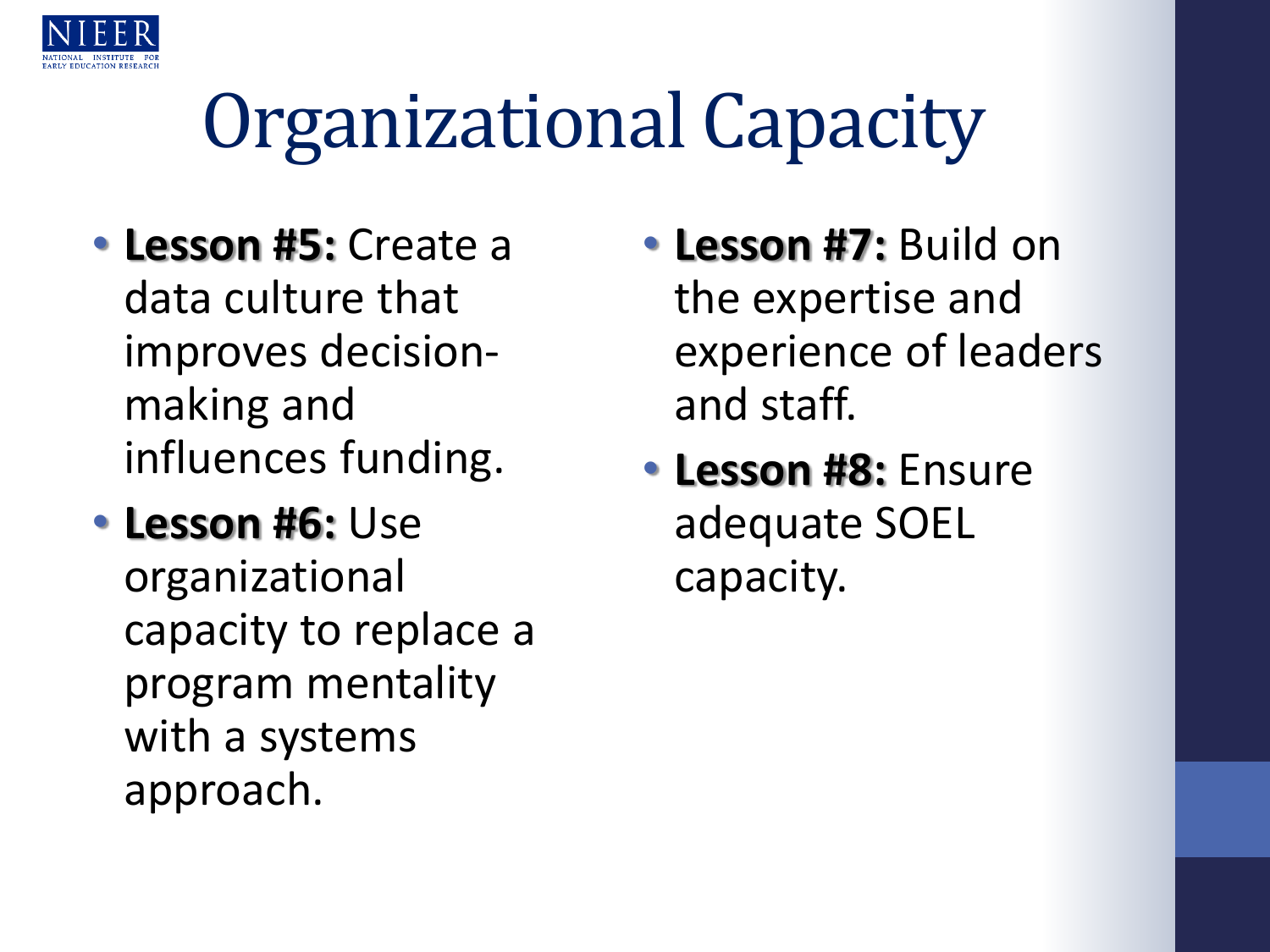

# Enabling Environment

- **Lesson #9:** Build collective capacity within and across sectors and systems.
- **Lesson #10:** Authorize SOEL leaders to cultivate political will.
- **Lesson #11:** Gather diverse perspectives to augment effectiveness and build sustained collective support.
- **Lesson #12:** Establish a coalition of key champions and unlikely allies.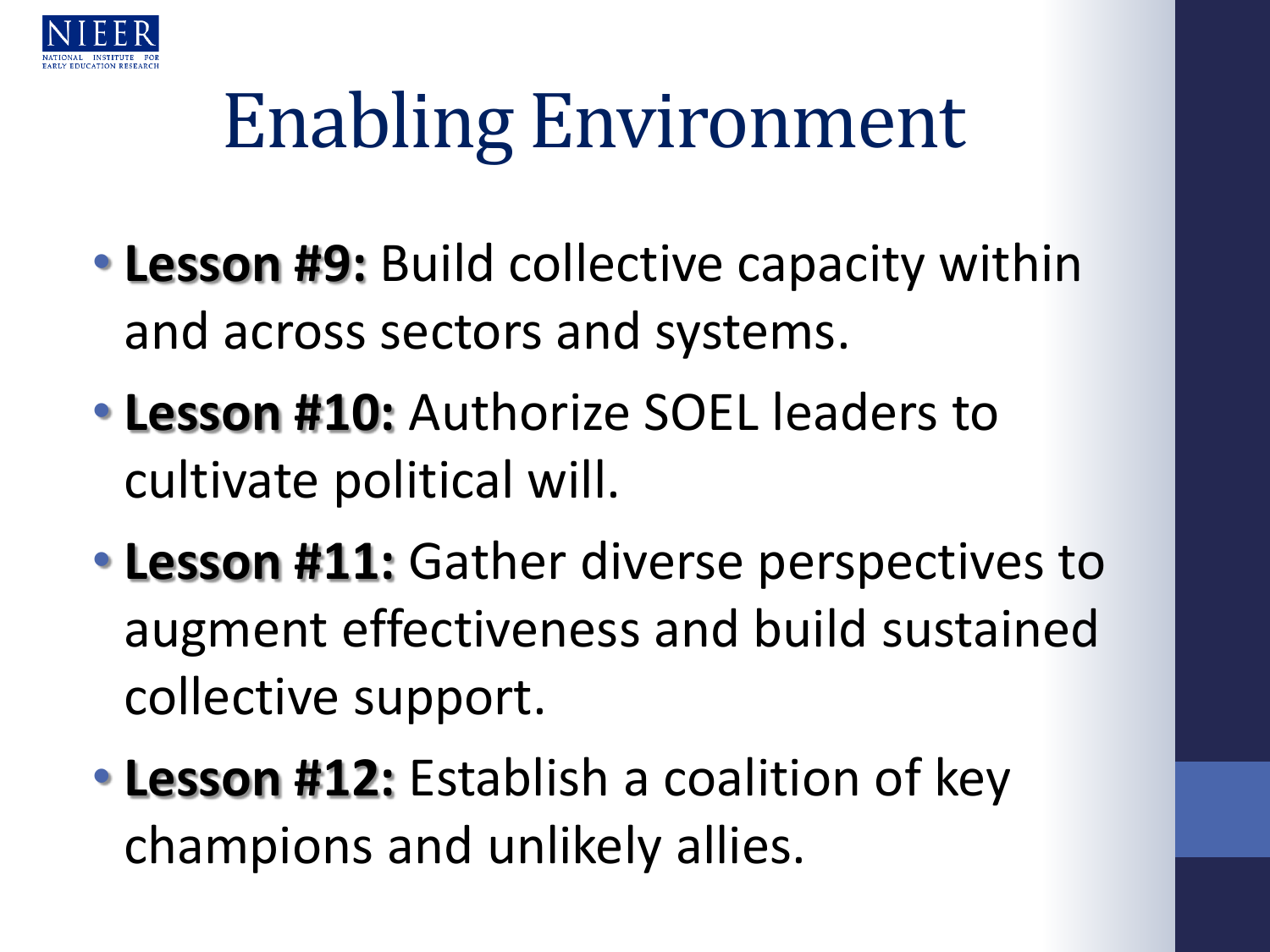

## SOELs Role in Supporting Educator Competence

- *The leadership of senior state agency staff* is critical for implementing policy, and in effective agencies they are well supported with professional development and authority/autonomy.
- Effective SOELs focused a lot of their efforts- policy, resources, funding- on *increasing educator competence-* they see this as the "linchpin to effective programs".
- *Teacher shortages* are requiring new ways of recruiting and supporting teachers, and principals.
- Effective SOELs are working to *align credentials/licensing PreK-Grade 3*, however, incentives and supports to engage diverse providers are needed to ensure equity.
- Due to limited state staff capacity, SOELs *provide professional learning* through master teachers, online, podcasts, social media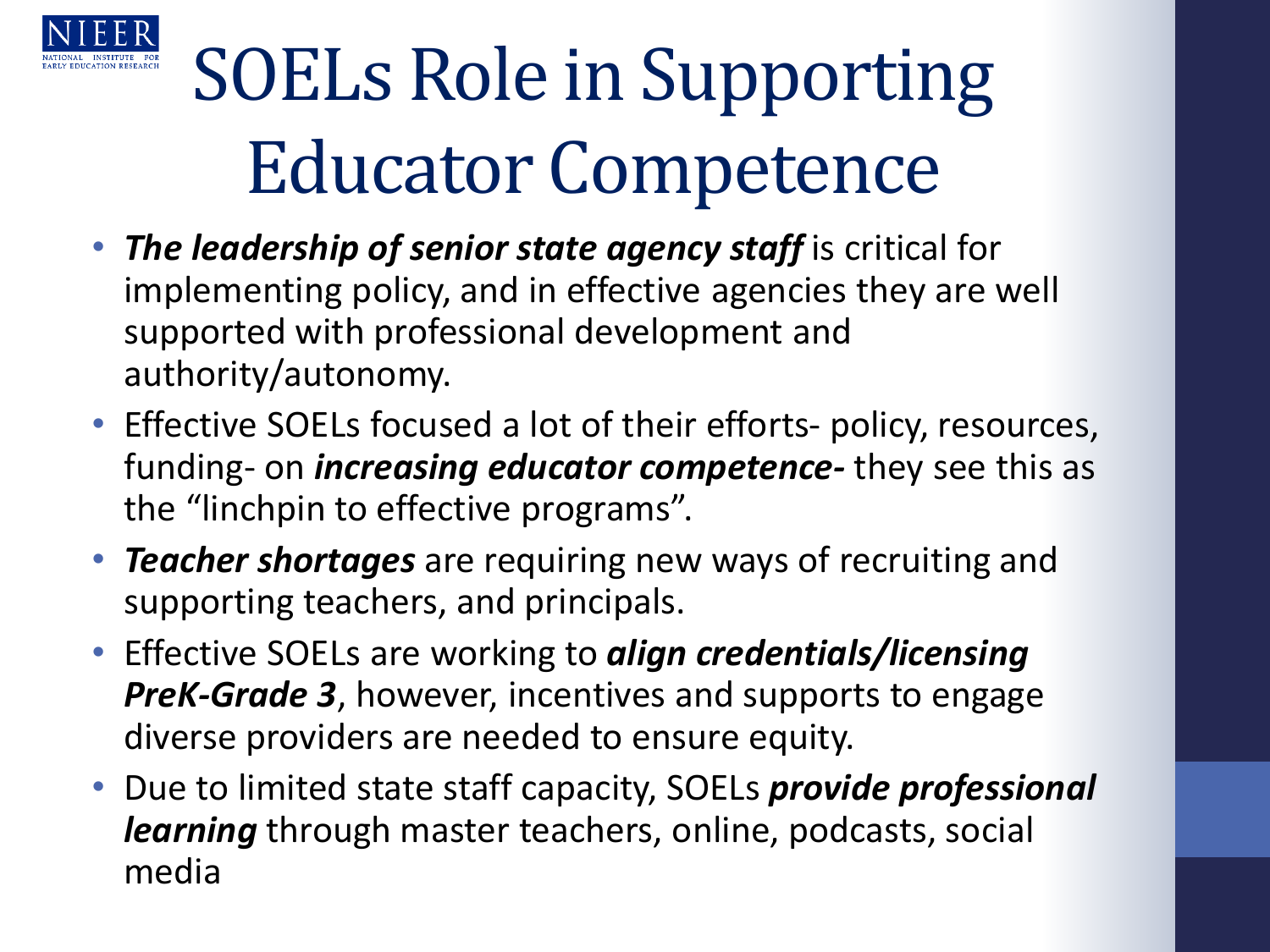

# Clayton Burch, Supt of WV Department of Education

- What does it take to have a strong relationship between state agency staff and state legislators so that goals for children can be achieved?
- What role should the state agency play in supporting effective early childhood programs and a high quality workforce?
- What are the top 3 things you tell district leaders about how to support the early childhood workforce?
- What do you believe is the most important thing legislators can do to ensure that the early childhood workforce is well compensated, well prepared, and diverse?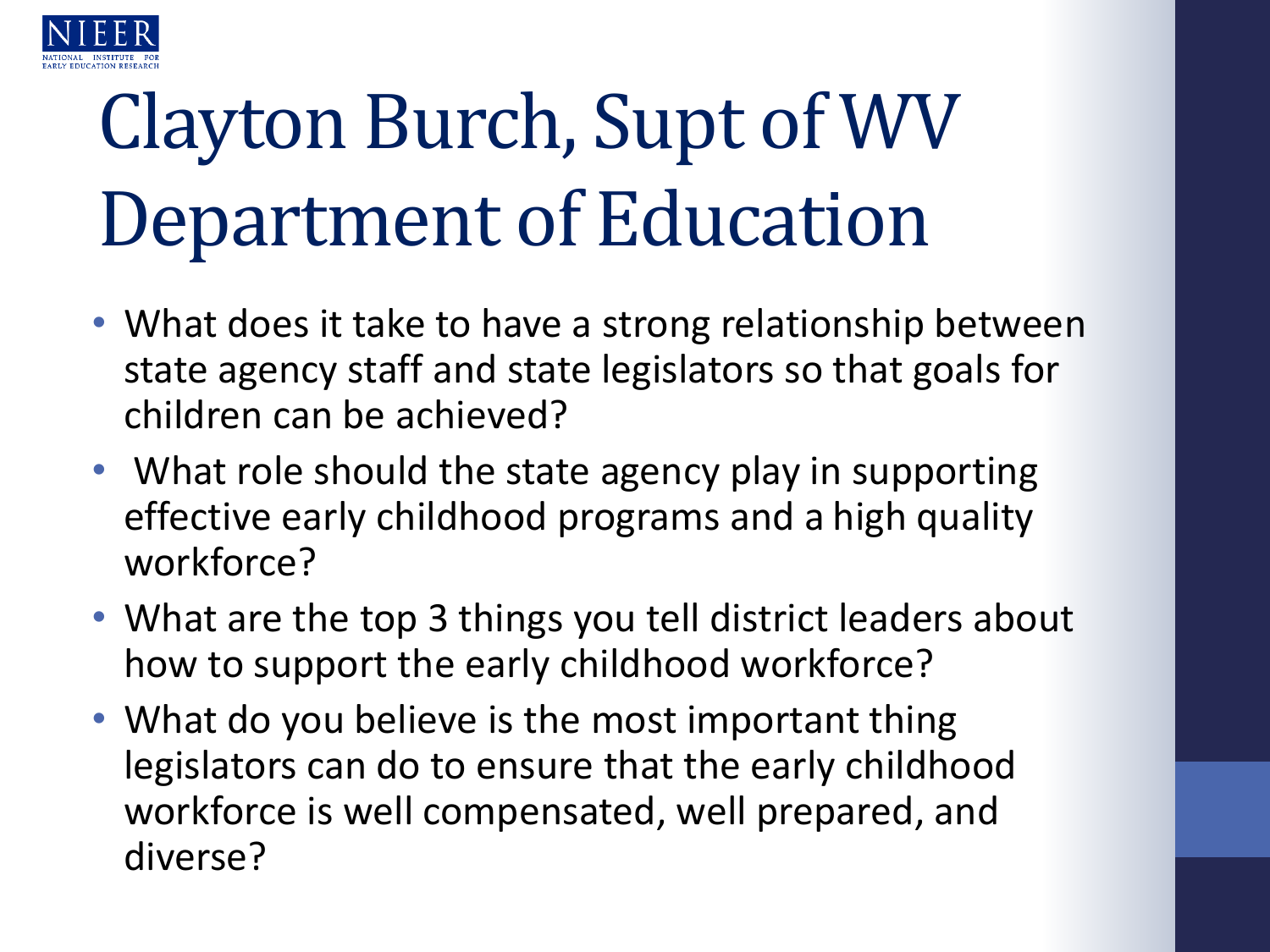

### Breakout Discussion:

- Do you think the current structure of governance of early learning programs in your state is effective? How do you know?
- Are there conversations about changing this model? If so, what "different result" do you want to achieve?
- What best practices or elements of early learning governance would you be interested in learning more about?
- Did you identify any governance strategies related to workforce that you would like to see in your state?